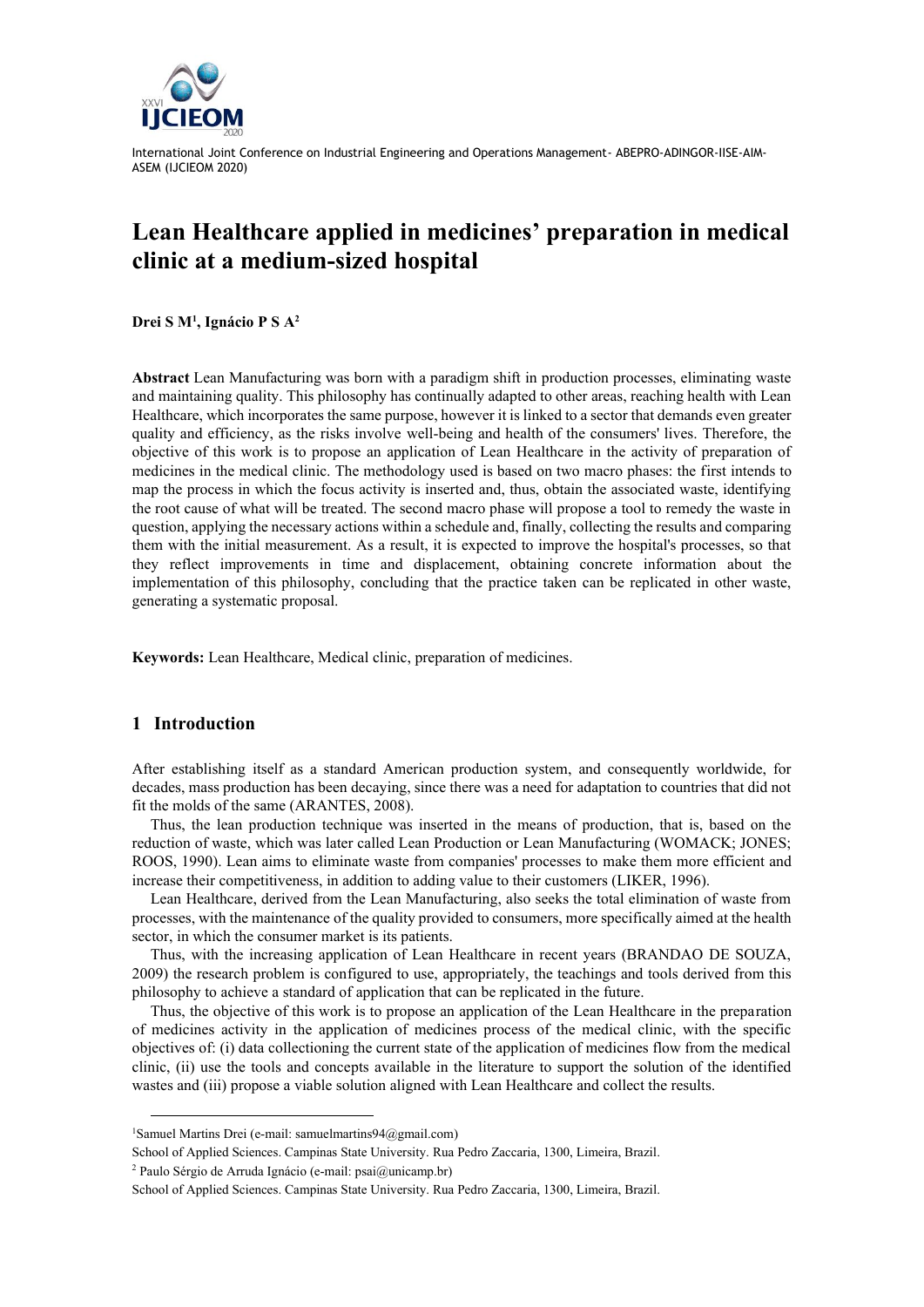

The justification for this work is based, basically, on the benefits that Lean Healthcare can bring to the health service, from the point of view of its processes, linked to the importance that the objective hospital of study has in its region, more specifically the wing of the Medical Clinic, and, finally, his authorization to conduct the study.

It is important to note that other works have already addressed applications made in healthcare environments, however this research addresses a gap in the literature, which is the non-identification of works within the medical clinic, presented in Drei and Ignácio (2019).

## **2 Theoretical Reference**

## *2.1 Lean Healthcare*

Lean Healthcare presents itself, basically, in the application of Lean Manufacturing principles, however specifically in the health sector (SIMÕES, 2009), thus generating the adoption of a philosophy in which its objective is the development of processes within the health system inserted (SILVA, 2012). For Womack and Jones (2004), the application of the Lean in health is perfectly acceptable, and the first step is to include time and comfort as factors in the evaluation of the system.

For Liker (2016), one of the imperative points in the Lean philosophy is that the entire organization must be examined and included, in order to generate improvements, therefore, in this new paradigm, it is necessary to involve all people in the organization in what is expected by the patient, and it is necessary to create a permanent flow of people, information and materials creating value, without incurring additional costs for the health organization in question (SILVA, 2012).

Finally, it is necessary to specify some elements of the environment that will align with the characteristics of Lean Healthcare, for example, Silva (2009), brought the following: (i) Purpose: The value can be deducted in solving efficiency problems or patient satisfaction; (ii) Processes: Create value chains to satisfy the objectives; (iii) People: Lead people in order to help value flows and eliminate obstacles to their creation.

From the construction of the Lean Healthcare concept, it is possible to draw an overview of the characteristics of lean health. A priori, it is necessary to understand the types of waste present in the health area, therefore, Silva (2012) presents some types of more common losses present in the hospital environment (TABLE 1).

| <b>Types of waste</b> | <b>Description</b>                                       |
|-----------------------|----------------------------------------------------------|
|                       | Bed allocation, patient discharge, treatment, diagnosis, |
| Waits                 | awaiting medication, approvals waiting for the doctor    |
|                       | or nurse;                                                |
|                       | Rework in processes and tests, use of intravenous        |
| <b>Excesses</b>       | when oral medication is sufficient, multiple room        |
|                       | changes;                                                 |
| <b>Stocks</b>         | From samples waiting for analysis, emergency             |
|                       | patients, patients waiting for results and materials;    |
| Transportation        | Samples, patients, drugs and materials;                  |
|                       | Search for documents and materials, deliver              |
| <b>Movements</b>      | medicines, doctors and nurses treating patients in       |
|                       | different wards;                                         |
|                       | In the preparation of drugs that are not yet necessary   |
| <b>Processes</b>      | for patients;                                            |
|                       | Medication and diagnostic errors, in the correct         |
| <b>Defects</b>        | identification of samples and injuries caused by         |
|                       | defective medication.                                    |

**Table 1** Common types of waste in healthcare. Source: Adapted from Silva (2012).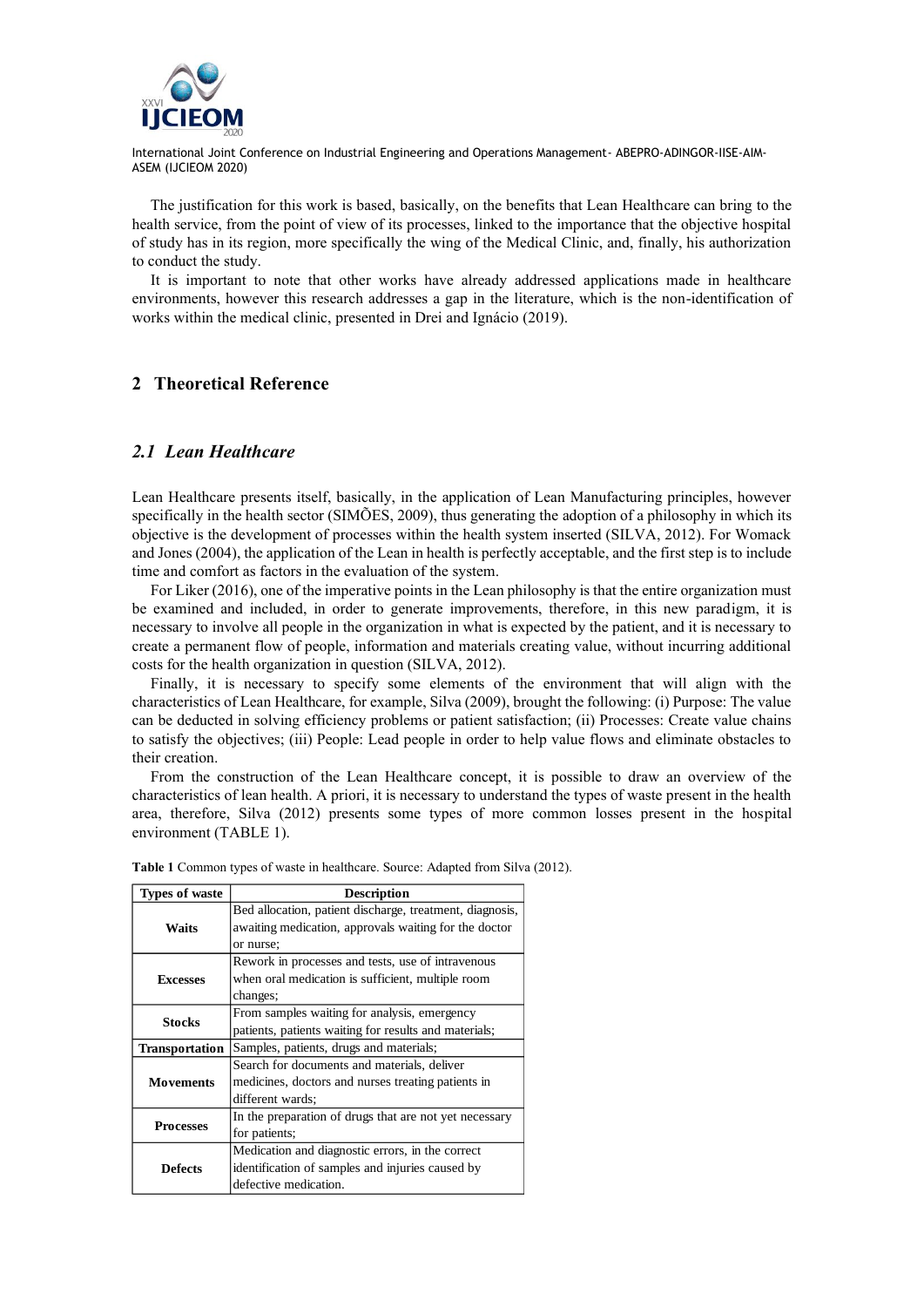

The elimination or reduction of waste can, in some situations, eliminate processes that do not necessarily need to be done to achieve perfection (SILVA, 2012).

For Granban (2016), the successful implementation of Lean Healthcare can help to achieve some objectives, which include (i) increase the distribution of power among people; (ii) improved flow; (iii) eliminate unnecessary expenses; (iv) align resources and their demand; (v) making it perfect the first time; (vi) learn in practice; (vii) identify problems more easily; (viii) anticipation of tasks.

## *2.2 Application Examples*

Over the years, as well as in lean manufacturing, different ways of applying the Lean philosophy have also been developed within a health environment, because, however much there is an application base in manufacturing, when talking about services, it becomes necessary to adaptation and even the insertion of new points in the lean health methodology (LEAN INSTITUTE BRASIL, 2019).

Thus, for Dahlgaard, Pettersen and Dahlgaard-Park (2011) their method of applying Lean Healthcare consists of three main steps that are characterized by: (i) understanding the health organization being worked on, (ii) data collection and prioritizing areas for improvement and (iii) measuring the level of excellence, as well as the potential for growth of a level.

Souza et al. (2018) established four steps to achieve its objective, which was to contribute to the identification of the profile of project leaders in the hospital area through an exploratory study in a hospital in southeastern Brazil, which took place by: (i) workshop to define functions and skills of the project leader in Lean Healthcare, (ii) workshop to define the DMAIC method, (iii) analysis of the results of the workshops and (iv) development of the proposed framework.

Finally, Vashi et al. (2019) established visits to the study hospital, then applied a structured questionnaire to employees in the areas of interest and, finally, made quantitative and qualitative analyzes of the responses obtained to thus start the application.

The application discussed in the present study differs from the others in that it is established in the hospital's medical clinic, in order to establish, in the future, a systematic application of Lean Healthcare.

## *2.3 Lean Tools*

Since the global knowledge of lean production, several authors have studied the different sets of tools it encompasses and their effects on performance, primarily from an operational and economic perspective (NEGRÃO; GODINHO FILHO; MARODIN, 2017).

For example, there is Value Stream Mapping (VSM), which is used since the Toyota Production System (TPS) to show the current and future status for Lean system implementation techniques (GUPTA; KAPIL; SHARMA, 2018), as shows Figure 1.



**Fig. 1** Lean Healthcare Value Stream Mapping. Source: Adapted from Gupta, Kapil and Sharma (2018).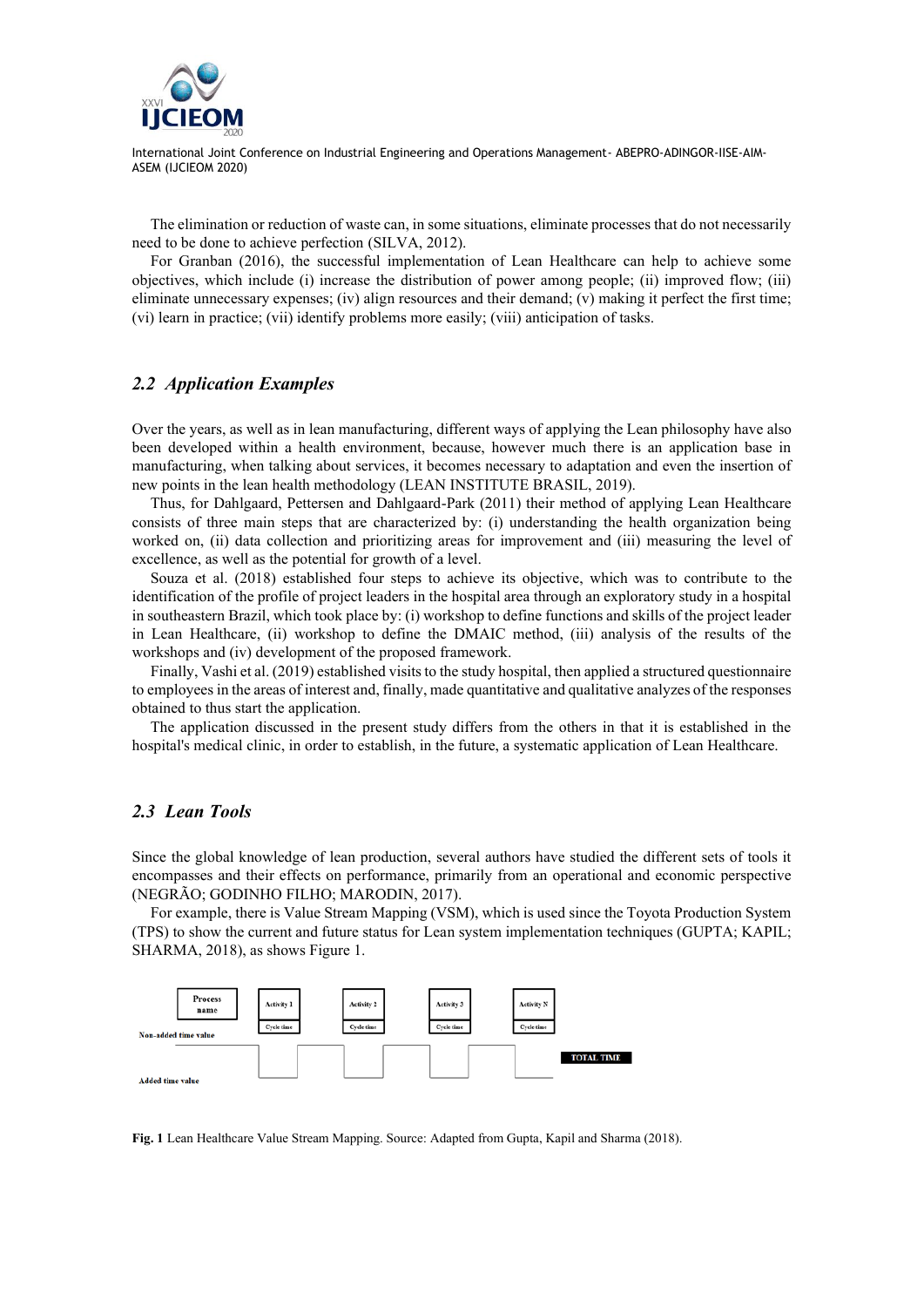

In addition to the VSM of the current state of the outlined process flow, it is also common to find in the literature the VSM of the Future State, which aims to eliminate the sources of waste identified in the present state map, through a new value stream that can become real in a relatively short period of time (TAVARES, 2017). It is common for the VSM of the future state to be accompanied by Kaizen Bursts, which represent the changes that need to be made to make the current system more similar to the future state map, representing the appropriate Lean tool or concept (CHEN; COX, 2012).

Furthermore, the Pareto Diagram is a graph in which data classifications are organized in descending order, from left to right by means of simple bars after data collection to classify the causes, so that an order of priorities can be assigned.

Thus, Graph 1 shows an example of the Pareto Diagram built to analyze which are the most frequent defects that appear in the refrigerator units when leaving the production line, showing that the most frequent cause is the engine not stopping (SALES, 2013).



**Graph 1** Pareto Diagram Example. Source: Adapted from Sales (2013).

Furthermore, it is possible to identify other tools, such as the 5 whys that emerged as a result of Taiichi Ohno's observation in his Toyota days that when mistakes happen in the production or manufacturing environment, people always blame themselves. He realized that mistakes are inevitable and the best approach to mistakes is to identify the causes of the mistakes and act on them (OHNO, 1988).

These are just some of the many examples of tools that Lean philosophy, together with quality, have. Those highlighted in this framework, in turn, play an explanatory role, since they will be used in the application proposed by the work.

#### **3 Method**

The methodology of this work is separated into two macro phases, different from each other according to the characteristics of each stage of the process to achieve the final objective. Thus, the first macro phase, called data collection, is constructed by the following steps: (1) mapping of the application of medicines process in the medical clinic, through observations made during the day-to-day of the hospital, outlining each activity in a Value Stream Mapping; (2) identification of the waste that occurs in the medication preparation activity inserted in the outlined process; (3) selection of waste with the highest number of occurrences to be remedied, using a Pareto Diagram; (4) identification of the root cause of the waste to be worked on, using the 5 whys tool.

Furthermore, with the root cause of the waste to be treated, identified, the second macro phase, called the Lean Proposal, unfolds as follows: (1) the Lean improvement proposal related to the identified waste, using an appropriate lean production tool; (2) propose an action plan available in Lean Institute Brasil (2020) with the stages of application and the necessary times; (3) apply the actions, as determined in the schedule; (4) calculate the time and displacement gains that the solution brought to the process.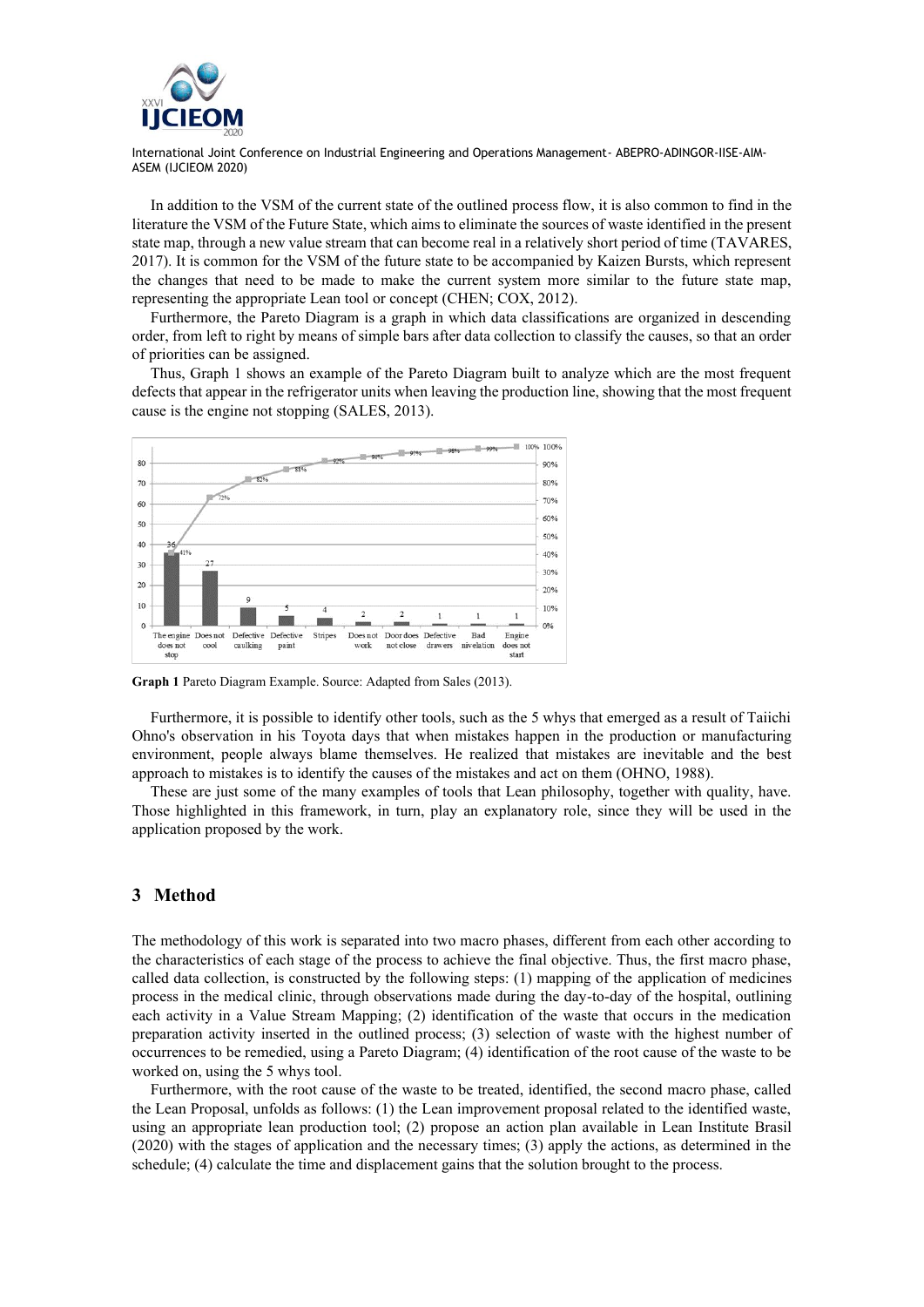

The expected results will go to carry out and made available to those responsible for the hospital and, in the future, applied, not only in the activity of medication preparation, but in other wastes identified in medical clinic, thus developing a systematic application of Lean Healthcare.

#### **4 Development**

## *4.1 Study Hospital*

The hospital that is the focus of the study has a three-story structure, in which access is made by ramps, without elevators. In addition, it also has stairs from the first to the second floor, however these are closed with biometric recognition, having access only to employees.

In relation to the employees themselves, it was necessary to establish the flow by which patients followed until, in fact, they were admitted to the ward of the hospital's medical clinic. Thus, the total flow of medical clinic processes was considered from the moment the patient enters the hospital, until his admission, making the flow encompass, in addition to the ward itself, the hospital reception and the triage of patients.

A priori, reception and triage, as well as the hospital in general, works in 12-hour shifts for 36 hours, that is, there are a total of four different shifts, two of which are in the afternoon - from 7 am to 7 pm - and the other two are nocturnal - from 7pm to 7am.

The Medical Clinic has the same shifts as the hospital, and during the afternoon it has 4 nurses on duty and the night shift has 2. Located on the third floor of the hospital, the beds are distributed between rooms of 2 and 3 beds, totaling 25 beds with addition of 3 emergency, arranged in a room on the second floor.

The 28 beds available for admission to the Medical Clinic are separated into two equal groups between genders, so 14 are male and 14 are female, with an imbalance only if necessary.

In addition, the Medical Clinic has two rooms where nurses responsible for the ward are located, in which one is the bureaucratic room, where patient records, communication with other departments and time control take place, while the other room is the room supplies, where materials are set up, sterilized, among other functions.

In relation to the processes, while the entrance and the triage have a single flow, the medical clinic increases its complexity having more than one distinct flow. Thus, the medical clinic was splinted into three types of flows to be better studied. They are: (i) entry in the medical clinic, (ii) general processes - which include procedures performed on all or most inpatients - and (iii) specific processes - which include specific processes for each patient, based on their needs.

This study covered the general processes, represented by the flow of medication application, which exemplifies the application of medicines, serums, or other intravenous drugs that patients need.

## *4.2 Study of the Process*

A current VSM was done about medicines application to patients in the medical clinic, as showed in Figure 2. The medication order reaches the responsible nurse. The pharmacy employee, in turn, upon receiving the order, checks the hospital's inventory and returns the call to the medical clinic. The nurse moves to the first floor, where the pharmacy is, picks up the medicine and goes back to the medical clinic. With the medicine in the medical clinic, preparation for its application to the patient begins, which involves taking other devices necessary for the action, such as cotton, syringes, among others, and finally, the nurse moves to the patient's bed and is applied the medicine on it.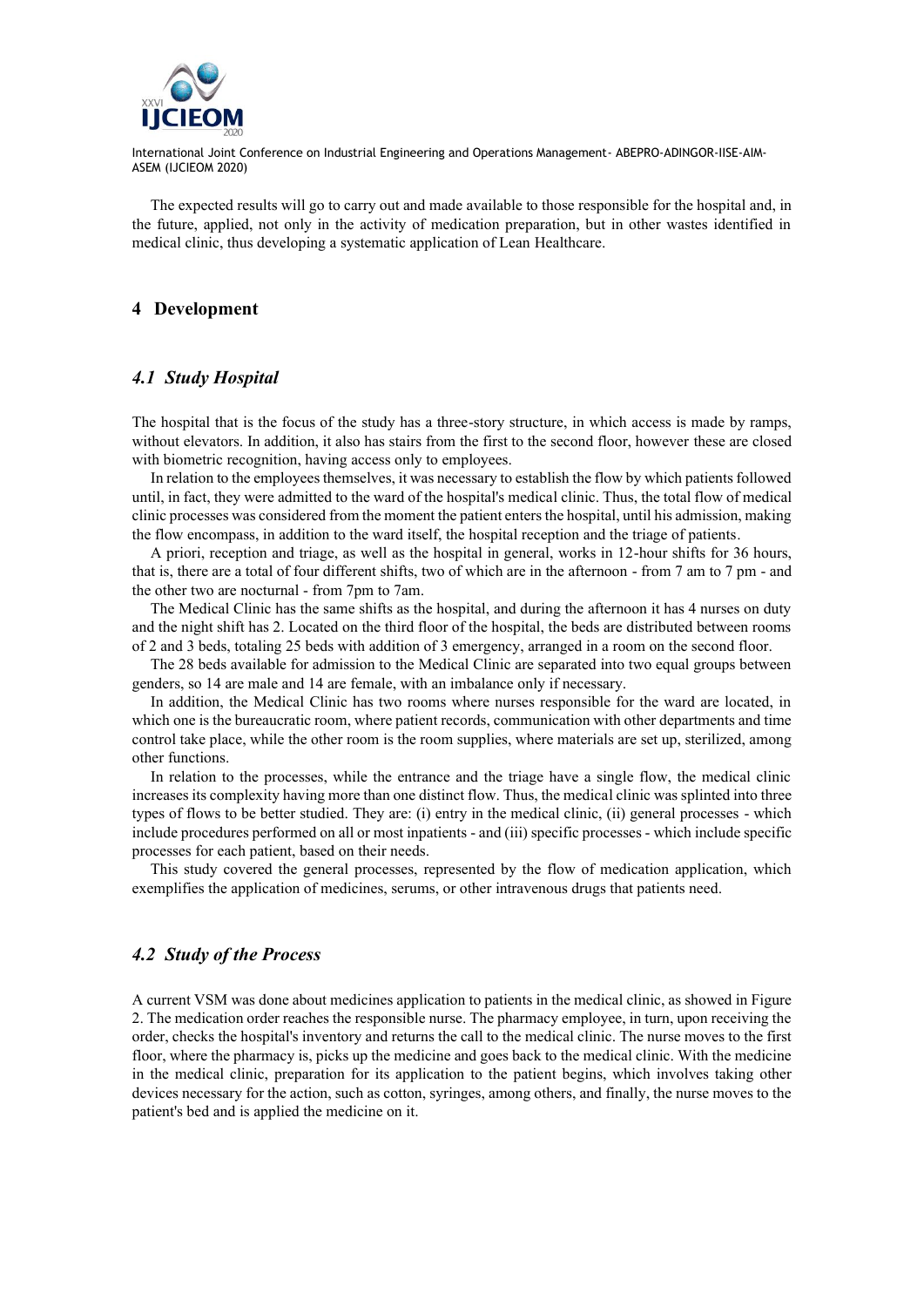



**Fig. 2** VSM of application of medicines. Source: Adapted from the study hospital (2020).

Thereafter, the application focused on the preparation of the medicine activity, due to the long waiting time, that is, non-added value, surpassing the added value of the activity in 19 minutes and all other nonadded values of the activities that comprise the process.

# *4.3 Waste and Lean Proposal*

Following the VSM presented, an average wait of 23 minutes per patient is identified for your medication to be prepared. Thus, the occurrences of this waiting took, expressed in Table 2.

| <b>Wait occurrences</b> | <b>Frequency</b> | Percentage | <b>Accumulated percentage</b> |  |  |  |  |
|-------------------------|------------------|------------|-------------------------------|--|--|--|--|
| Incomplete tray         | 212              | 88%        | 88%                           |  |  |  |  |
| Lack of nurse           |                  | 10%        | 98%                           |  |  |  |  |
| Lack of equipment       |                  | 2%         | 100%                          |  |  |  |  |
| <b>TOTAL</b>            | 240              | 100%       | 100%                          |  |  |  |  |

**Table 2** Occurrences of waiting for preparation of medicines.

Using the frequency of each occurrence, a Pareto diagram was also constructed, as shown in Graph 2, showing the percentage of each one, as well as the accumulated one.



**Graph 2** Pareto diagram for the occurrences of waiting for the preparation of medicines.

It is possible to notice that the incomplete tray was the occurrence that caused the most waiting in the preparation of the medication, so the 5 whys were done with it, as shown in Table 3.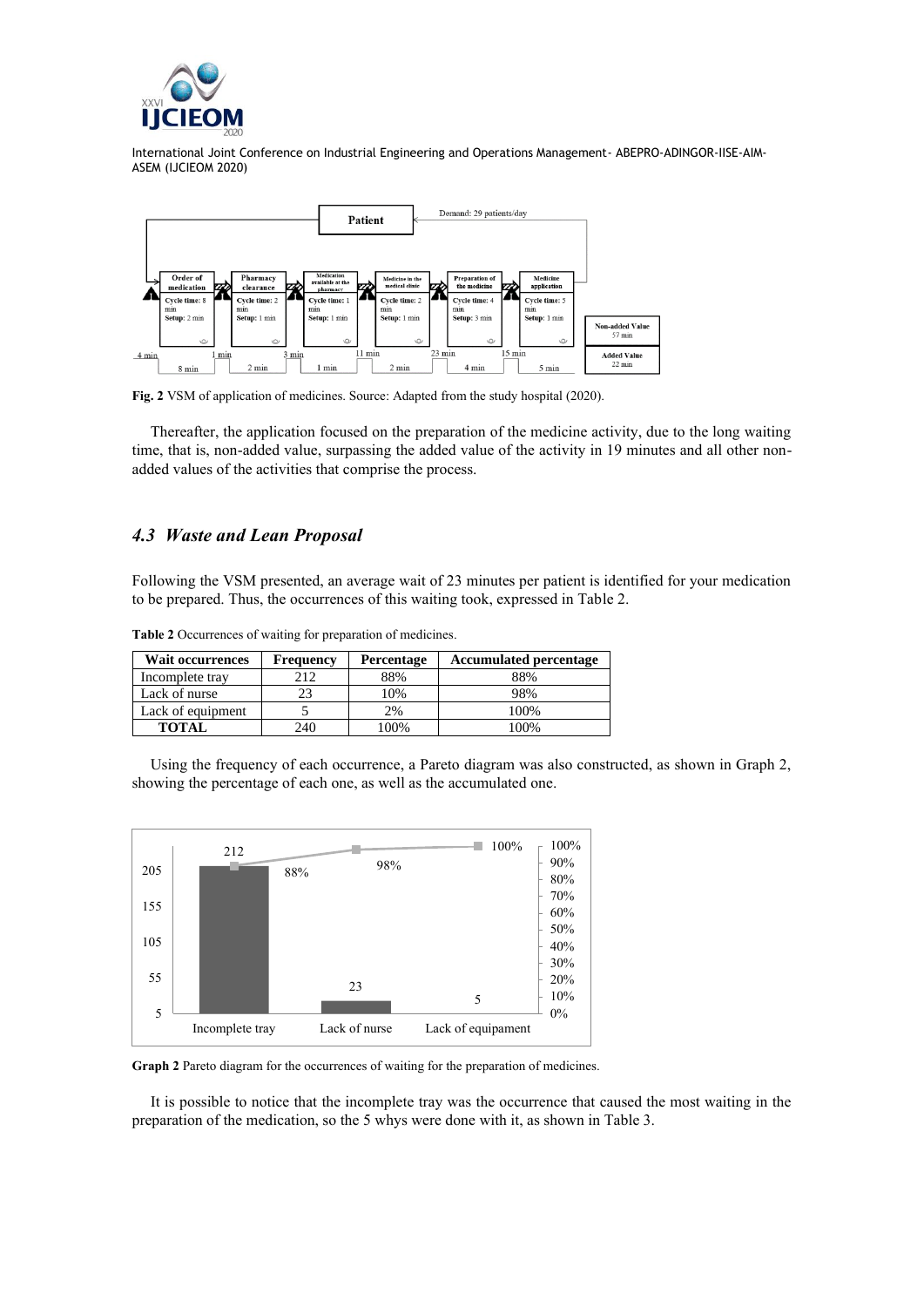

**Table 3** 5 whys for waiting for preparation of medicine.

| N | Why                                                                    | <b>Because</b>                                                     |  |  |  |  |  |
|---|------------------------------------------------------------------------|--------------------------------------------------------------------|--|--|--|--|--|
|   | Why is the tray incomplete?                                            | Because some materials were not placed the<br>first time.          |  |  |  |  |  |
|   | Why weren't some materials placed?                                     | Because the nurse forgot.                                          |  |  |  |  |  |
| 3 | Why did the nurse forget?                                              | Because he didn't identify it in the preparation<br>room.          |  |  |  |  |  |
| 4 | Why didn't he identify in the preparation room?                        | Because the preparation room does not have a<br>verification flow. |  |  |  |  |  |
| 5 | Why doesn't the preparation room have a material<br>verification flow? | Because there is no final check of all<br>materials.               |  |  |  |  |  |

Thus, the root cause of the non-added value in the preparation of the tray is the lack of proper demarcation for the materials that compose it. Since the room does not have any type of sign showing where each piece of equipment should be, the assembly is not intuitive and, thus, the responsible nurse ends up taking the tray with missing materials, making him move to the room and back to the room of the medical clinic more than once.

This waste is part of Lean movement and, therefore, the proposal is the application of a checklist (FIGURE 3) in the preparation room of the medical clinic, so that the tray is checked before leaving the preparation area.



**Fig. 3** Kaizen burst of the proposal to wait for the preparation of the medicine. Source: Adapted from the study hospital (2020).

Thus, Table 4 shows the actions for implementing the proposal, as well as the goals of this change.

The tasks follow the action plan and the process goal is represented by reducing the distance covered by the nurse by up to 40 steps - due to the average in each application during the observation days - and the patient's waiting time by up to 23 minutes.

|                                                   | Action plan                               | Objective: To reduce the waiting time for the preparation of medicines                                                  |              |                                                                                                           |  |   |                                     |  |  |  | Department: Medical Clinic |  |              |     |          |               |
|---------------------------------------------------|-------------------------------------------|-------------------------------------------------------------------------------------------------------------------------|--------------|-----------------------------------------------------------------------------------------------------------|--|---|-------------------------------------|--|--|--|----------------------------|--|--------------|-----|----------|---------------|
| Task n                                            | Task                                      | Metric                                                                                                                  | Responsable  | <b>Target date</b>                                                                                        |  |   | $J$ $F$ $M$ $A$ $M$ $J$ $J$ $A$ $S$ |  |  |  |                            |  | $\mathbf{o}$ |     | $N$ D    | <b>Review</b> |
| 1                                                 | Meeting with directors                    | Meeting held in the room<br>with the directors of the<br>hospital                                                       | Applicator 1 | $Oct-19$                                                                                                  |  |   |                                     |  |  |  |                            |  | O/X          |     |          | $\mathbf{O}$  |
| $\overline{c}$                                    | Change proposal for<br>nurses             | Explain the proposed<br>checklist to the<br>responsible nurses                                                          | Applicator 1 | $Oct-19$                                                                                                  |  |   |                                     |  |  |  |                            |  | O/X          |     |          | $\Omega$      |
| 3                                                 | Adaptation phase                          | Adaptation time for the<br>new process                                                                                  | Applicator 1 | $Nov-19$                                                                                                  |  |   |                                     |  |  |  |                            |  |              | O/X |          | $\Omega$      |
| 4                                                 | Change in the preparation<br>of medicines | The medication tray<br>starts to leave the<br>preparation area only<br>after those responsible<br>have checked the list | Applicator 1 | From Dez-2019<br>to Feb-2020                                                                              |  | X |                                     |  |  |  |                            |  |              |     | $\Omega$ | $\Omega$      |
| 5                                                 | Results recording                         | Measurement made<br>through observations to<br>compare with initial<br>values                                           | Applicator 1 | $Mar-20$                                                                                                  |  |   | O/X                                 |  |  |  |                            |  |              |     |          | $\Omega$      |
| <b>Prepared by:</b> Applicator 1 and applicator 2 |                                           |                                                                                                                         |              | Legend<br>O Goal<br>O Begin date<br><b>X</b> Conclusion date<br>V Below the goal<br>X Problem<br>* Review |  |   |                                     |  |  |  |                            |  |              |     |          |               |

**Table 4** Action plan and effects for preparation of the medicines.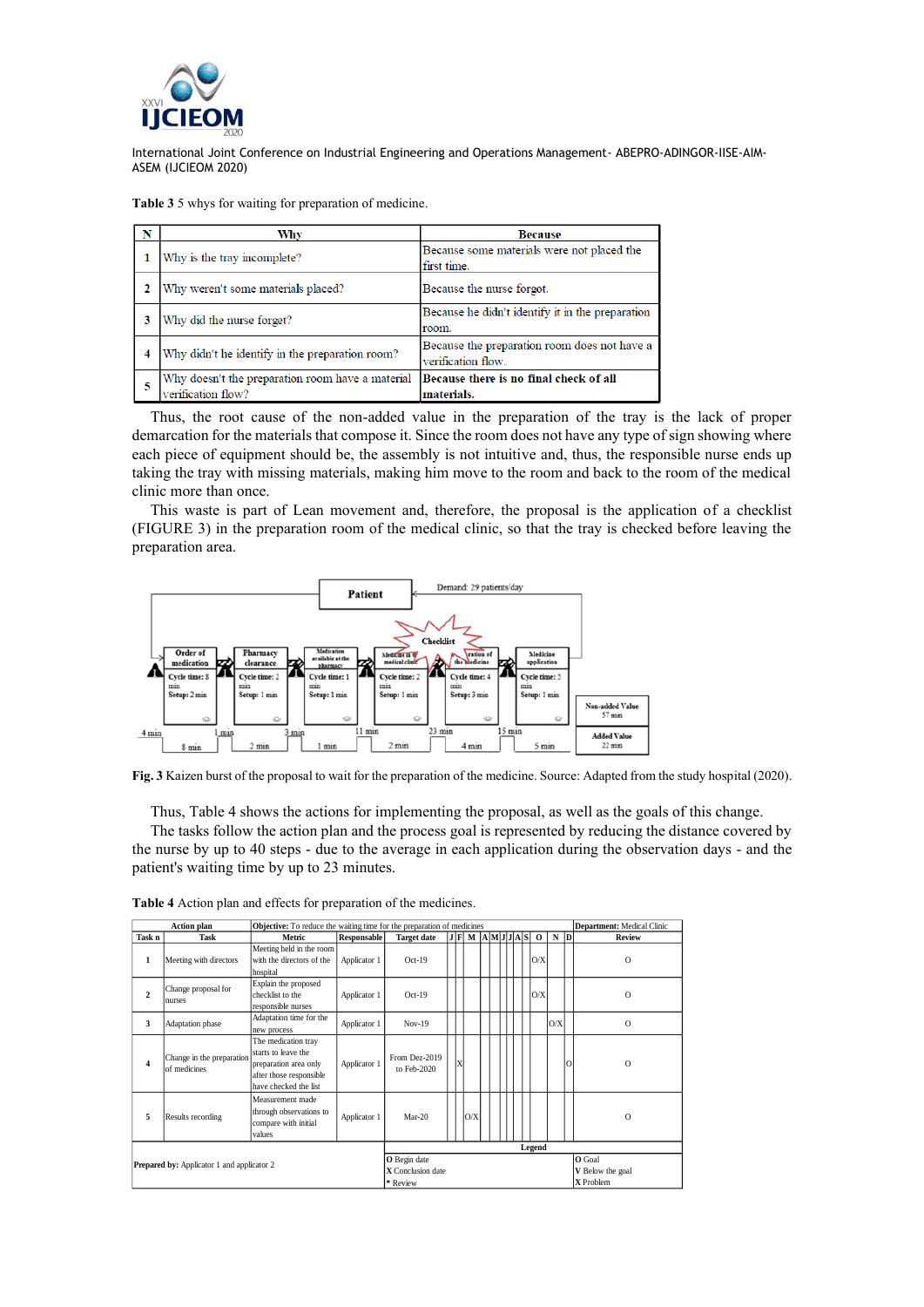

## *4.4 Results*

There are the results related to the activity of preparation of medicines of the hospitalized patient. After identifying the poor organization when preparing the material tray, due to the lack of demarcation of what is necessary for each medication, a checklist was proposed, in order to have a check at the end of each assembly, thus avoiding unnecessary displacement and decreasing the waiting time.

Thus, Table 5 shows the values obtained for this activity and the impact they had in relation to the time originally raised and the post-application, as well as the dislocation of nurses in steps.

| PREPARATION OF MEDICINES |                           |                                      |                |                                                      |                                      |                        |                                   |                |                              |  |  |  |
|--------------------------|---------------------------|--------------------------------------|----------------|------------------------------------------------------|--------------------------------------|------------------------|-----------------------------------|----------------|------------------------------|--|--|--|
|                          |                           | <b>INITIAL TIME</b>                  |                | <b>TIME REACHED</b>                                  |                                      |                        |                                   |                |                              |  |  |  |
| <b>Total time</b>        | <b>Non-added</b><br>value | Percentage of<br>non-added value     | Added<br>value | <b>Total</b><br>Percentage of<br>added value<br>time |                                      | Non-<br>added<br>value | Percentage of non-<br>added value | Added<br>value | Percentage of<br>added value |  |  |  |
| 27                       | 23                        | 85%                                  | 4              | 15%                                                  | 12                                   | 8                      | 67%                               |                | 33%                          |  |  |  |
|                          |                           | <b>INITAL DISLOCATION</b>            |                |                                                      | <b>DISLOCATION REACHED</b>           |                        |                                   |                |                              |  |  |  |
|                          |                           | 40                                   |                |                                                      |                                      |                        |                                   |                |                              |  |  |  |
|                          |                           | <b>NUMBER OF INITIAL OCCURRENCES</b> |                |                                                      | <b>NUMBER OF OCCURRENCES REACHED</b> |                        |                                   |                |                              |  |  |  |
|                          |                           | 212                                  |                |                                                      | 13                                   |                        |                                   |                |                              |  |  |  |

**Table 5** Results obtained with the preparation of medicines.

It is clear that the total time from 27 minutes to 12 minutes, this was mainly due to the decrease in the non-aggregated value from 23 minutes to 8 minutes, a decrease of 65.21%, making the aggregate value of activity increased from 15% to 33% of the total time.

In addition, the nurse's unnecessary displacement between the preparation room and a patient's room, which was, on average, 40 steps per application, became 6 steps, that is, a decrease of 85%. In addition, the number of occurrences decreased by 93.9%.

## **5 Conclusion**

Through this study it is possible to recognize the positive results that a congruent application can cause waste in the activities of processes that make up the medical clinic of a hospital, especially when it comes to lean philosophy.

Regarding the objective of the work, it was possible to achieve it, since it was possible to propose an application, using the Lean Healthcare philosophy, in the activity of preparing the medicines in the medical clinic. In addition, it was also possible to data collection the patient's inflow, through observations, use appropriate tools and apply a viable solution to the identified waste.

It is important to note that the proposed application obtained positive results from the perspective of Lean, that is, resulted in a reduction of time waste, focused on the non-aggregated values of the medication preparation activity, included in the medication application process. In addition, the present study also contributes to the lean health literature, since it focuses on a hospital wing that is not explored in other applications.

Finally, as future work, it is recommended to systematize this proposed application, in other processes that make up the medical clinic, replicating step by step of what was built, to obtain positive results, from the Lean point of view and, thus, validate systematics in medical clinic altogether.

#### **6 References**

Arantes, PCFG (2008). Lean Construction: filosofia e metodologias.

Brandao De Souza, L (2009). Trends and approaches in lean healthcare. Leadership in health services. Chen, J. C., & Cox, R. A. (2012). Value stream management for lean office—A case study.